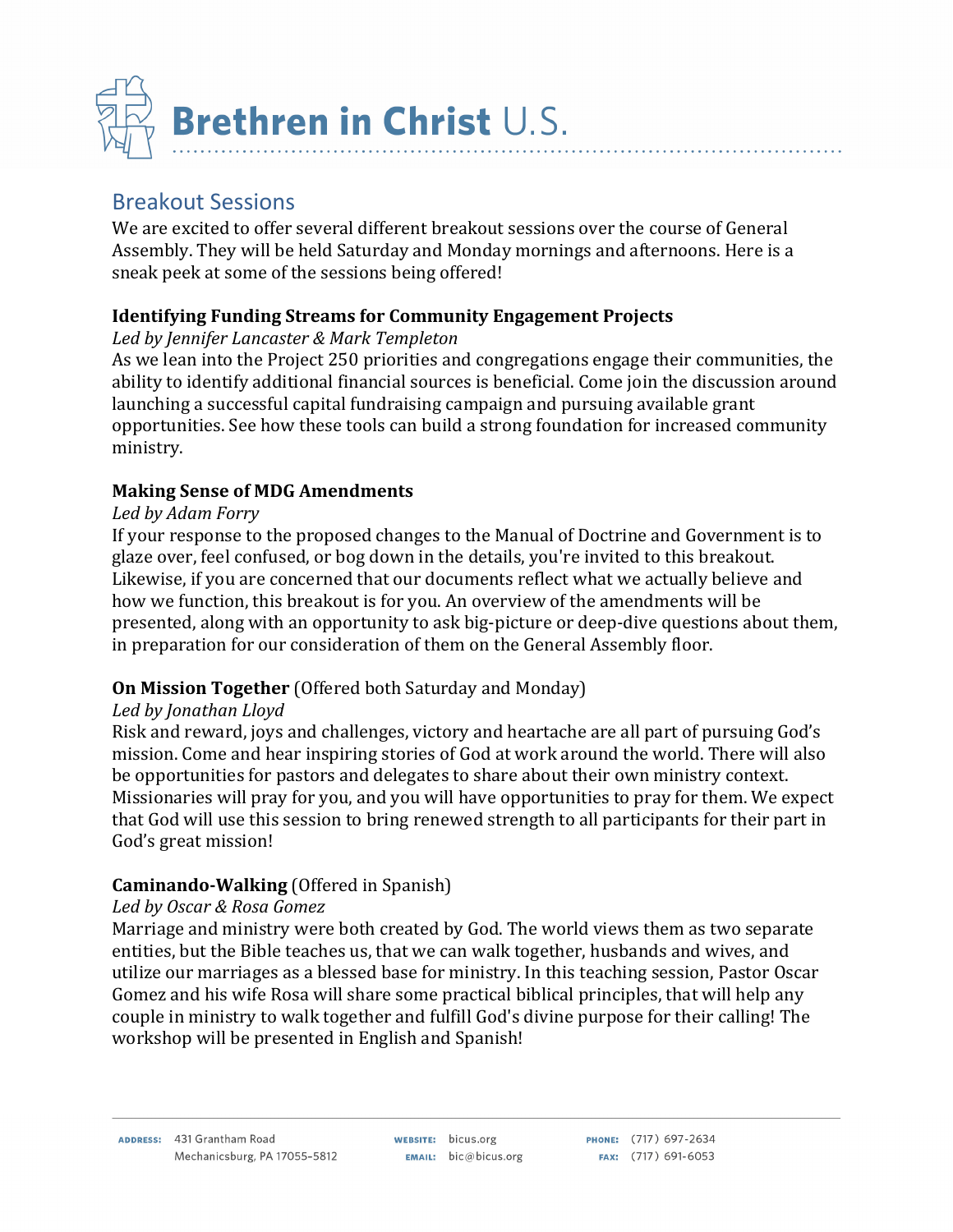

### **Women in Ministry Leadership Updates**

#### *Panel*

Project 250 has emerged from Leadership Council engagement with the entire BIC U.S. beginning in 2018. One of five priorities that we have affirmed as a Church country-wide is: "... we want to increase the number of qualified women and people of color serving in BIC U.S. assigned ministry roles and governing boards. We are committed to providing resources, encouragement, and accountability as we grow in this area."

Join the conversation updating our progress re. resources, encouragement, and accountability.

#### **The Roadmap: Growing New Guests into Committed Leaders**

#### *Led by Jeff Piepho*

Learn about the Church Roadmap that Revolution Church developed and implemented during a time of significant growth in attendance. The Church Roadmap lays out the details needed to help an uncommitted guest stay in the Church, grow in their faith, and become deeply committed to Christ.

#### **One Generation to Another**

#### *Led by Christina Embree*

Psalm 145:4 declares that God's praises will be shared from one generation to the next. This "passing on" of the faith is the primary way that our faith gets passed through the years. However, over time, society as a whole has become a lot more age segregated; we tend to hang out with people that are roughly the same age or generation as us. What impact has this had on the church, especially in the area of making lifelong disciples? And how can we begin to build bridges between generations that lead to ongoing faith formation for all generations?

#### **Thriving as a Bi-vocational Pastor** (offered in Spanish)

#### *Led by Jose Acosta*

Due to economic changes in recent years, more pastors and clergymen have been forced to get a second job to make ends meet. It's important for anyone who wants to serve the Lord through pastoral ministries, they understand the joys and challenges of being a bivocational pastor. Some questions we will address in this breakout session:

- Where is my family in all of this?
- What kind of job is ideal while working in pastoral ministries?
- What should your priorities be when dealing with a tight schedule?
- How to avoid burnout?